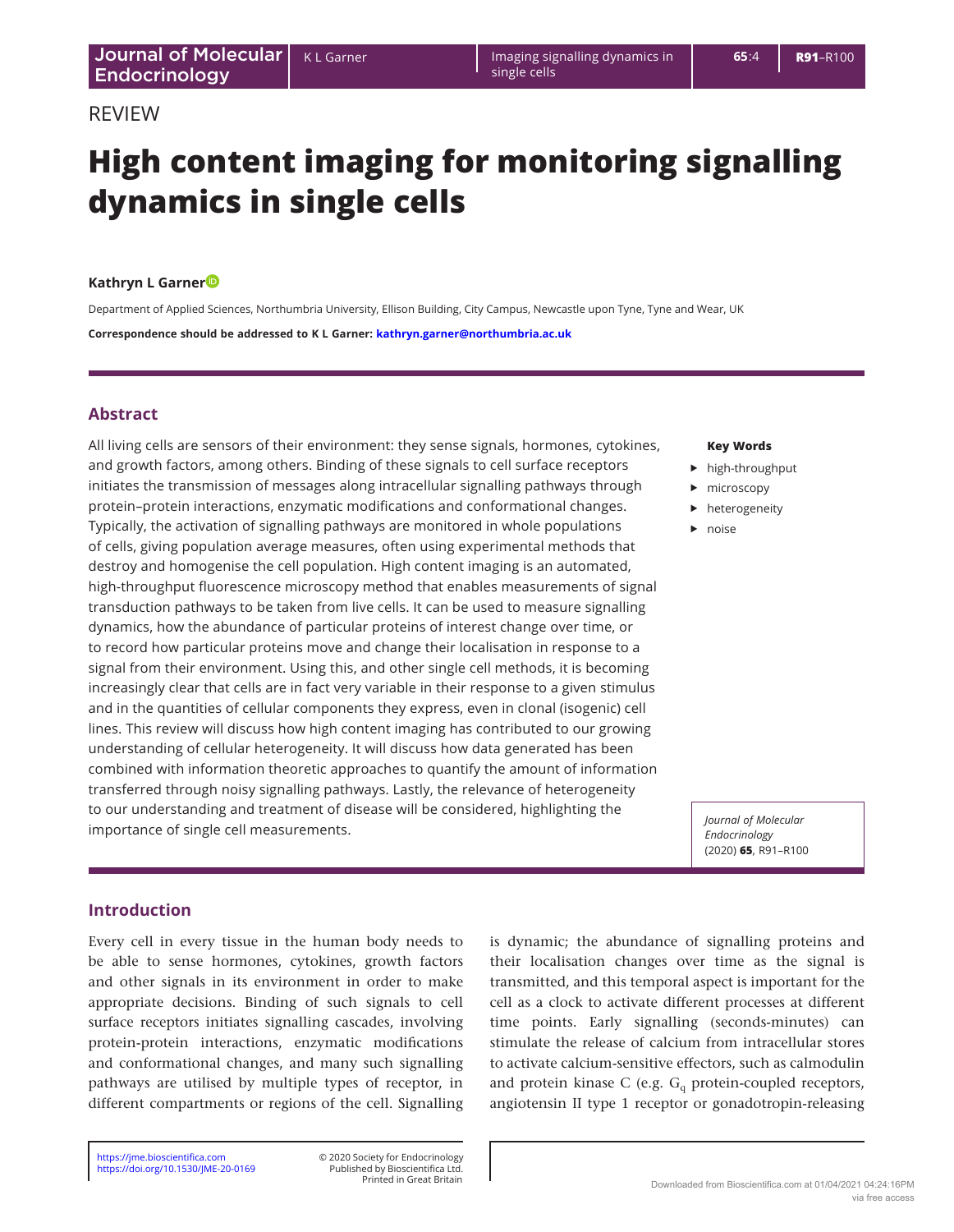hormone (GnRH) receptor), whereas gene transcription could be stimulated after several hours, and apoptosis or cellular senescence after several days or more.

In the laboratory, cell signalling can be observed in cell lines or primary cells in culture using western blotting to monitor the change in abundance of a protein of interest, or the change in level of post-translational modification it exhibits, such as phosphorylation, ubiquitination. A change in gene transcription downstream of signalling can be observed using RT-PCR to measure the amount of transcript present. Western blotting and RT-PCR require a near- confluent population of cells from one or two wells of a six-well plate, and these cells need to be homogenised to extract the protein or RNA, breaking cell membranes and disrupting compartments. An alternative is to use widefield or confocal fluorescence microscopy, which preserves the cell ultrastructure and enables signalling processes to be observed at the whole-cell level. Cells can be engineered or transfected to express a fluorescent protein; they can then be fixed, enabling detection of a protein of interest with subsequent antibody staining and fluorescent secondary antibody, or monitored live, where the movement or change in abundance of a protein can be observed over time in response to a hormone, cytokine or other stimulus. Traditionally, a researcher sits in a dark room at a fluorescent microscope for extended periods to manually capture images. For fixed cells, this may be choosing and capturing one field after another, or for live cell imaging, this may be following the trajectory of one or a small number of cells at a time.

Standard widefield and confocal fluorescence microscopes can be fitted with an automatic stage to make field selection less biased and more reproducible, and increase the number of fields that can be imaged, but when consistently large numbers of cells, fields and wells in multi-well plates are needed to be imaged with reliably even light illumination and fast auto-focussing, then is the time to invest in a high content imaging system.

Images can be analysed using appropriate software to quantify signalling in terms of the change in abundance or localisation of a particular protein of interest, either in fixed cells or over time, but even here, as with western blotting and RT-PCR, data has been traditionally reported as average responses for a whole cell population. It is only in the last ten years that computing power and data storage capabilities have improved sufficiently for us to monitor signalling in single cells, and together with single cell 'omics technologies' (genomics, transcriptomics, metabolomics, epigenomics, proteomics) ([Chessel &](#page-8-0)  [Carazo Salas 2019](#page-8-0)), investigations have revealed that

individual cells are actually very variable in terms of protein expression and response to a given stimulus, even in a clonal (isogenic) population ([Elowitz](#page-8-1) *et al.* [2002](#page-8-1), Tay *et al.* [2010\)](#page-9-0). This review will discuss how high content imaging has contributed to our understanding of this cellular heterogeneity and its relevance to hormone signalling, in particular using examples from my own work, and the broader relevance of heterogeneity to our understanding and treatment of disease.

## **High content imaging**

The term 'high-content' has been in use for over 20 years ([Giuliano & Taylor 1998](#page-8-2)), and it denotes the multiparametric nature of the data that this method can yield. It enables microscopy to be performed at scale, in a reproducible, unbiased manner. Cells are typically grown or seeded into 96-well or 384-well black-walled cell culture microplates, enabling multiple conditions, different drugs or other treatment regimes, at different time points, to be monitored in a high-throughput and standardised manner [\(Fig. 1\)](#page-2-0). Such experiments are ideal for use in drug discovery pipelines for compound screening, and are frequently used in this way [\(Bickle 2010\)](#page-8-3). Cells can either be treated and fixed prior to imaging or imaged as 'live cells' within the high content imaging system. These two approaches, whilst related, can reveal different aspects of the underlying signalling pathways, and each has their own limitations and their own challenges.

Fixed cell experiments offer the most scope in terms of experiment size, the number of plates and wells being limited only by the researcher's technique or stamina! Two 96-well plates treated concurrently tends to be reasonable, with not less than 5 min between treatment steps. Experiments of this nature can also be more timeconsuming, not only in terms of tendency for a larger experiment size, but also in terms of the additional antibody-staining and washing steps required. Once fixed and stained, however, plates can be imaged when convenient over the next couple of days, provided the cell plate is protected from the light in a refrigerator or cold room to prevent signal degradation. Notably, robot arms are available that can perform all of the fixing and staining steps, and even load the plate from a plate hotel if needed. Fixing of the cells is usually carried out using paraformaldehyde or methanol, blocked with normal goat serum, BSA or milk powder, and stained with primary and fluorescent secondary antibodies following usual immunocytochemistry protocols before placing the microplate into the system for imaging. Alternatively, or as

<https://jme.bioscientifica.com> © 2020 Society for Endocrinology Printed in Great Britain Published by Bioscientifica Ltd.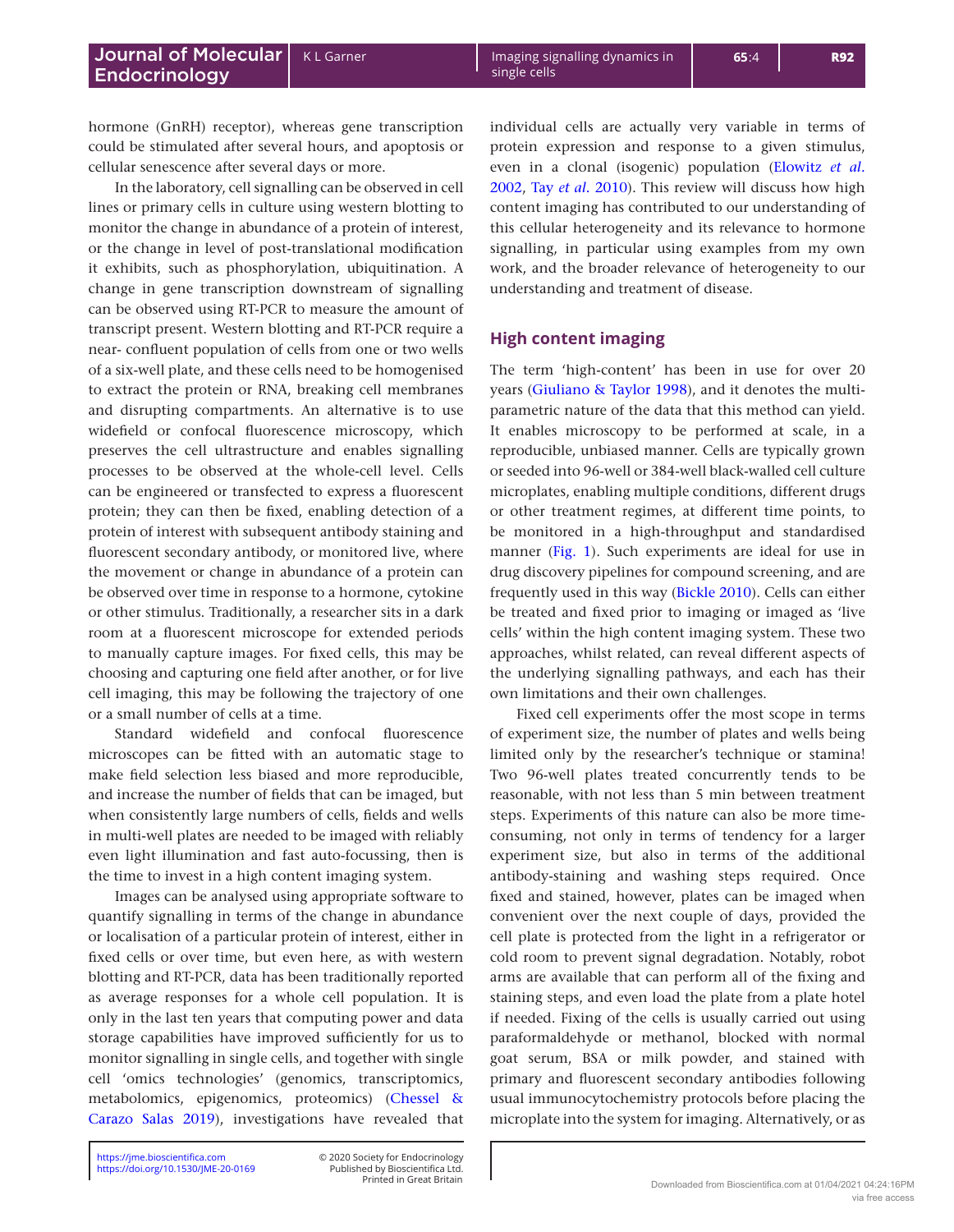<span id="page-2-0"></span>

#### **Figure 1**

High content imaging workflow. Cells are typically grown in cell culture flasks and seeded into black-walled multi-well plates optimised for fluorescence imaging at a specified density. After a specified period of growth, the cells can be stimulated with hormones, drugs or other treatments at a range of concentrations and time periods, either for live cell imaging inside the high content imaging system or at the lab bench before fixing, (immuno-)staining and then imaging. The image stacks are subsequently transferred to another computer for image analysis and data processing.

well as, cells for fixed cell experiments can be engineered to express a protein of interest conjugated to a fluorescent protein, as for live cell imaging (discussed subsequently). Up to four fluorescent channels can typically be used during imaging, making multiplexing of several assays (e.g. in green, red and far red channels – provided that appropriate tests have been carried out to rule out bleed between channels), and staining is usually completed with a blue nuclear dye, 4',6'-diamidino-2-phenylindole (DAPI) or Hoescht 33342.

Difficulties with fixed cell assays come from moving the cell plates into and out of the incubator for treatment steps, and the researcher should pay attention to their technique to ensure consistency between experiments,

Printed in Great Britain Published by Bioscientifica Ltd. for example is the timer started when the treatment is applied or when the plate is back in the incubator? It is possible to carry out time course experiments using fixed cell assays, although it will be different cells that are imaged at different time points, rather than the same cells monitored over time.

Live cell imaging, on the other hand, can track the same cells at specified time points over time, but there is always a balance to be struck between a short time interval between datapoints and number of fields and/or wells that can be imaged, since the time the objective takes to move and re-focus at each field and for each fluorescent channel needs to be considered. Antibody staining is not appropriate for live cells as it requires that the cells are fixed, and so the fluorescence required for imaging needs to be engineered (transfected or transduced) into the cells in the form of a fluorescent tag conjugated to the protein of interest. In addition, or instead of, some fluorescent dyes can work well in live cells (e.g. the change in intensity of the CellEvent caspase 3/7 green fluorescent dye can be monitored in live cell nuclei as a robust apoptosis assay ([Garner](#page-8-4) *et al.* 2018)), but it should be noted that some dyes that work well for live cell imaging do not work well for fixed cells. Some dyes can be bleached if applied prior to fixing, particularly when fixing using methanol.

Trials during live cell imaging come in the form of keeping the environment constant, and we have found that in particular temperature fluctuations can be an issue. A heated stage is therefore indispensable for live cell imaging and should always be allowed as much time as possible to reach a stable temperature before imaging begins. High content imaging systems can include an environmental control chamber to stabilise the humidity and to enable  $CO<sub>2</sub>$ delivery, although we have found these not to be essential for any cell lines we have encountered so far. The  $CO<sub>2</sub>$  can be buffered with an appropriate buffer [\(Garner](#page-8-5) *et al.* 2017). On-board liquid handling systems to deliver drugs or other treatments are invaluable when cell responses are fast, for example for calcium imaging [\(Armstrong](#page-8-6) *et al.* 2009). Where cell responses are slower, as is the case for NFAT-EFP translocation (see subsequently), imaging can be performed in sections, with imaging paused during hormone or drug addition or washing steps. However, this itself brings issues in stitching image stacks across sections to enable image analysis software to monitor the same cell throughout the experiment (we wrote a MatLab script to stitch image stacks together in [Garner](#page-8-5) *et al.* 2017). As with any microscopy, adherent cells that are large, flat and don't move around much when treated are ideal for high content imaging, but with improved high content confocal systems, it is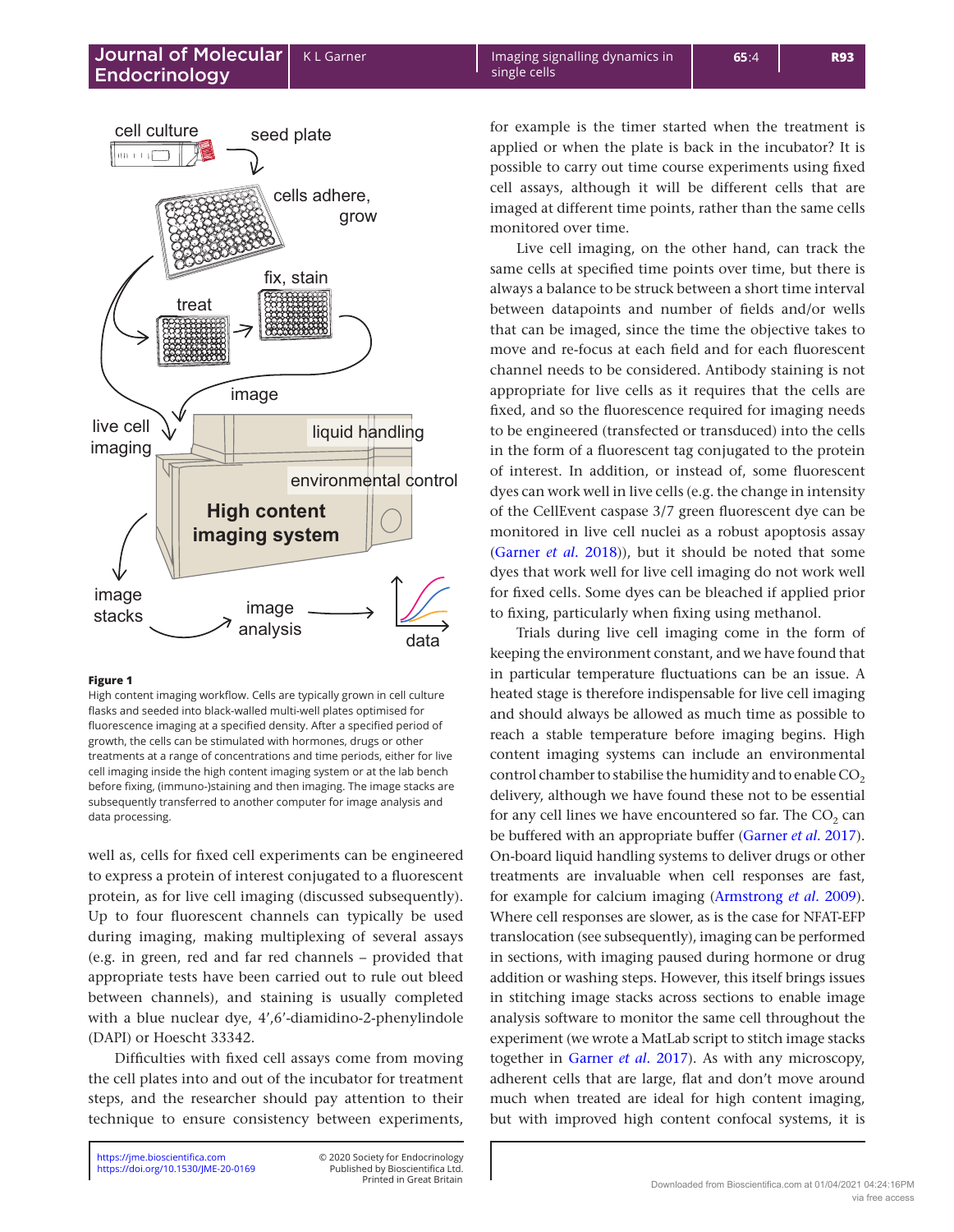possible to develop assays for three-dimensional cultures and spheroid analysis.

Several companies manufacture high content imaging systems [\(Mattiazzi Usaj](#page-9-1) *et al.* 2016), and most offer both wide-field and confocal imaging models. Deconvolution methods are increasingly being offered as standard during the imaging process, enabling improved contrast to be gleaned in images, so improving the quality of the data that can be obtained from them, but using lower excitation power to avoid artefacts that can be associated with photodamage and phototoxicity in live cells. Notably, this limits the systematic variability in image acquisition. With improvements in image quality have come improvements in the speed of imaging, such that it is now possible to scan a 96-well plate in two fluorescent channels within 90 seconds.

It is only within the last 10 years that technology has progressed sufficiently to enable the analysis of single cells [\(Bickle 2010](#page-8-3)). The development of larger camera chips that can generate larger images of higher resolution and cameras that can re-focus fast enough, has been accompanied by improved computing power for image processing, networking technologies to move large amounts of data between computers and data storage facilities, which have themselves improved capacity to store large amounts of data.

Most high content imaging systems can be purchased with their own proprietary image analysis software, although other, open-source image analysis packages are available, for example, CellProfiler (a thorough discussion of this and other software packages is given b[y Eliceiri](#page-8-7) *et al.* [2012](#page-8-7)). The first step in image analysis is segmentation, in which individual cells are identified by computer algorithms, usually through recognition of the cell nuclei ([Handly](#page-8-8) *et al.* 2016). From here, the cytoplasm, or regions within it, can be identified as staining permits. Delineating the plasma membrane can be particularly tricky without a specific plasma membrane stain, and it is, therefore, more beneficial to sample the cytoplasmic intensity using a ~3 μm collar, where a region boundary is drawn 3 μm outside of the nuclear boundary. Once identified, the amount of fluorescent signal in each region (i.e. nucleus, cytoplasm or other region defined and detected using an appropriate fluorescent stain) can be quantified, together with the size and other characteristics of each region, making it possible to track changes in response to drugs or other treatments in different parts of individual cells. Such image analysis software will generate a large amount of data, providing information about every cell in the experiment (defined by their X-Y co-ordinate in a field), as well as data averaged across a field and across a well. A typical experiment might have 150–400 cells per field, typically four fields per well and two to three or more wells per condition per experiment, depending on the amount and type of data required. For some types of experiment, it might be sufficient to display the average response across a whole population; others may require the fine detail that can only be obtained from thousands of single cell responses, for example in experiments sorting cells based on the expression of a particular protein *in silico* (as for Ptpn1 (protein tyrosine phosphatase non-receptor type 1, PTP1B) expression in [Garner](#page-8-4) *et al.* 2018) or for experiments investigating information transfer (see the 'Information transfer' section).

The most important indicator as to whether a high content screen or experiment will be a success is the quality of the assay. Automated microscopy enables changes in object localisation, intensity, texture or shape to be observed ([Rausch 2006\)](#page-9-2), and in theory, it is possible to configure an algorithm that will identify any feature of a cell that can be identified by eye, making many kinds of morphological assays, neurite outgrowth or tube formation possible [\(Bickle 2010](#page-8-3)). We have found particular success in developing assays that involve the nucleus, it being so straightforward to define. Even better for monitoring signalling dynamics are assays involving nuclear translocation, where the reduction in signal in one compartment is accompanied by an increase in signal in the nucleus (or vice versa). One such assay is the nuclear factor of activated T cells (NFATC1) tagged with emerald fluorescence protein (NFAT-EFP) nuclear translocation assay for monitoring calcium signalling, for example downstream of Gq-coupled receptors ([Armstrong](#page-8-6) *et al.* [2009](#page-8-6), [Garner](#page-8-5) *et al.* 2017). Where a nuclear translocation event is not apparent as a readout for a signalling pathway, it may be possible to develop synthetic reporters that report the output of a pathway as a translocation event. An example of synthetic reporters of this nature are the kinase translocation reporters developed by Regot and colleagues, which couple a kinase recognition sequence with a nuclear export signal to translate kinase activation into nuclear export ([Regot](#page-9-3) *et al.* 2014). Adequate controls are essential for the development of all types of assay. For nuclear translocation assays, positive and negative controls are necessary to define the dynamic range of the assay, as well as a means of identifying and removing the background fluorescence from calculations of nuclearto-cytoplasmic (or cytoplasmic-to-nuclear) ratios. A particularly good review of assay development for high content imaging is given by [Moreau & Gruenberg \(2016\).](#page-9-4)

<https://doi.org/10.1530/JME-20-0169> <https://jme.bioscientifica.com> © 2020 Society for Endocrinology

Printed in Great Britain Published by Bioscientifica Ltd.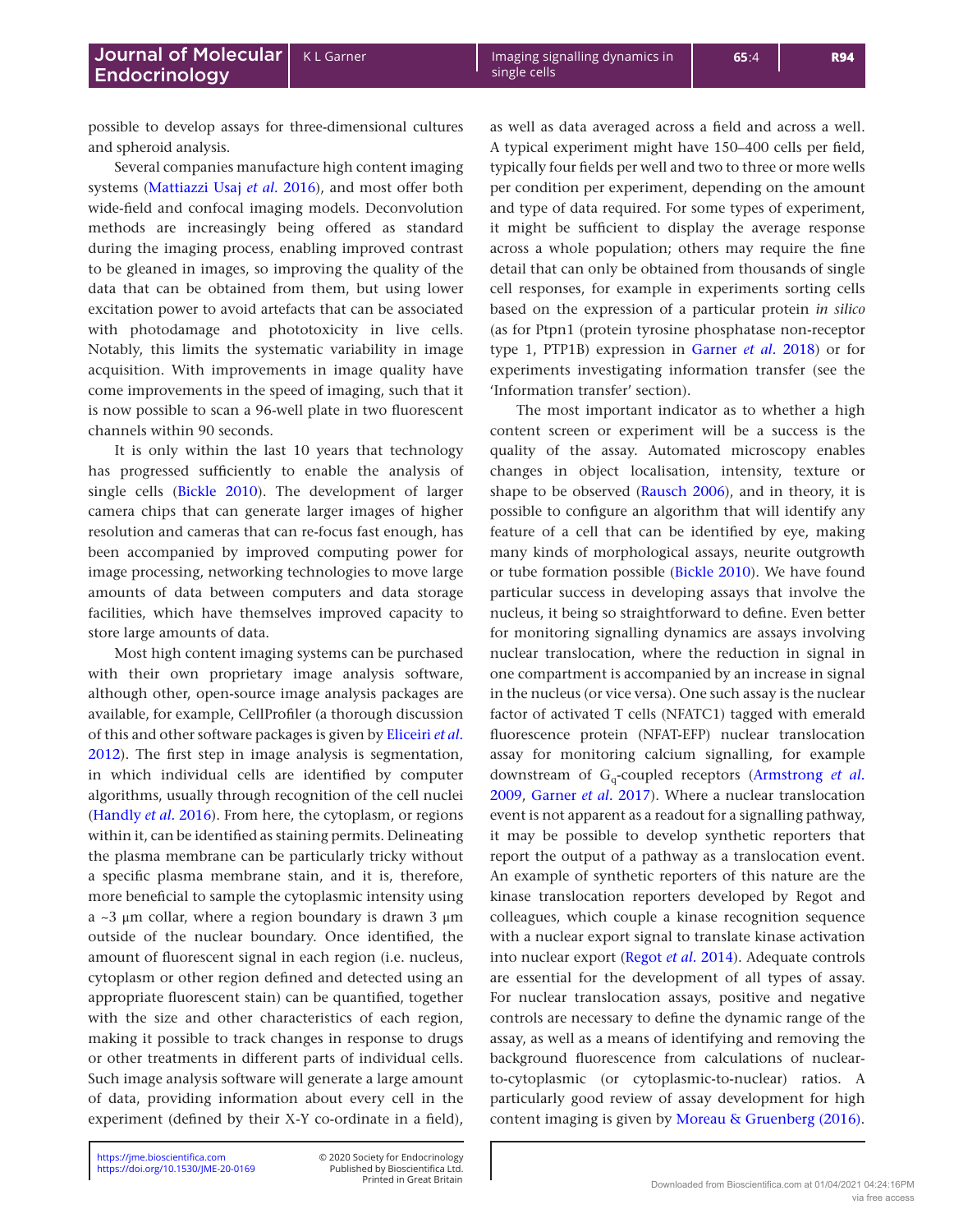# **Cellular heterogeneity and noise**

As technology has advanced, the examination of single cells has revealed that even within a clonal (isogenic) cell population, much variation exists between cells in terms of response to stimuli and the expression of cellular components ([Elowitz](#page-8-1) *et al.* 2002, Tay *et al.* [2010](#page-9-0)). It is becoming clear that examining only average responses across whole cell populations ignores the idiosyncrasies of individual cells, and can therefore suggest that the relationship between stimulus and response is much more clear cut than it might be in reality [\(Brennan](#page-8-9) *et al.* 2012). A normal distribution of response is assumed, but this is rarely the case. More usually, discrete subpopulations of responders are present, which give rise to multimodal distributions ([Bickle 2010\)](#page-8-3).

It might seem strange to think that the amount of protein produced by a particular gene varies from cell to cell, but put another way, how might a cell precisely measure the amount of protein present to an absolute cutoff value? Rather, noise, defined as the standard deviation divided by the mean, is present throughout the system, and sources of noise can be considered to be 'intrinsic' or 'extrinsic' [\(Elowitz](#page-8-1) *et al.* 2002). The expression of each gene is regulated by the concentrations, conformations and localisations of components of the protein synthesis machinery, polymerases and regulatory proteins, and any fluctuations in these correspond to fluctuations in expression of the gene under interrogation. These variations in cellular components that regulate gene expression have been defined as the extrinsic noise ([Elowitz](#page-8-1) *et al.* 2002).

By contrast, intrinsic noise comes from local temperature fluctuations and random molecular diffusion, the nanoscopic events that govern which reactions occur and in what order. Intrinsic noise is generated by stochastic (random) promoter activation, promoter deactivation, and mRNA and protein production and decay ([Kaern](#page-8-10) *et al.* [2005](#page-8-10)). Intrinsic noise has been described as the extent to which the expression of two identical copies of a particular gene, in the same intracellular environment, will fail to correlate [\(Elowitz](#page-8-1) *et al.* 2002). No matter how precisely the levels of the regulatory proteins are controlled, intrinsic noise will limit the accuracy of gene expression.

It is generally believed that cell–cell variability is more strongly linked to changes in the number of mRNA molecules than to the number of protein molecules (Kaern *et al.* [2005](#page-8-10)), and models of stochastic gene expression have predicted that intrinsic noise increases as the amount of gene transcript decreases ([Elowitz](#page-8-1) *et al.*

Printed in Great Britain Published by Bioscientifica Ltd. [2002](#page-8-1)). It has been shown that the least abundant proteins exhibit the greatest variability in their expression, and it is understood that this variation arises from the stochastic production and degradation of mRNA molecules that exist in very small numbers (1–2) per cell [\(Newman](#page-9-5) *et al.* 2006). Moreover, any cellular component that suffers intrinsic fluctuations in its own concentration will act as a source of extrinsic noise for other components with which it interacts [\(Elowitz](#page-8-1) *et al.* 2002).

Intrinsic noise is unpredictable and adds uncertainty at all time points, independently from one another ([Selimkhanov](#page-9-6) *et al.* 2014). By contrast, extrinsic noise produces fluctuations that are constrained by the signalling network within certain bounds by positive and negative feedback mechanisms. In this way, the expression of proteins that function in the same pathway are co-regulated and correlate with one another in single cells (Sigal *et al.* [2006](#page-9-7)).

Just as we are accustomed to considering only population average responses, so too do we have a reliance on assessing protein function based on what happens to a population response if the expression of a particular gene of interest is reduced through gene knockdown or silencing approaches (e.g. RNAi or CRISPR), or protein expression is increased by plasmid transfection or viral transduction of an exogenous gene. It is notable then, in light of the discussion above of noise being increased when gene transcript levels are decreased, that unless from the experimental methods it can be verified with certainty that complete removal of transcript has been achieved (i.e. through clonal selection), any incomplete reduction in mRNA will result in an increase in noise. Similarly, for protein over-expression, an increase in noise is inevitable. Using fixed, single cell imaging with fluorescent antibody staining of a protein of interest, it can be possible to determine whether, and to what extent, cellular heterogeneity can be attributed to the knockdown or overexpression of the protein of interest.

## **Information transfer**

In recent years, the application of information theoretic approaches to the study of signalling pathways has enabled us to learn about how cells respond to extracellular signals in a different way. In particular, mutual information (MI) treats a signalling pathway as a noisy communication channel, employing statistical methods originally developed in the communications industry for assessing information transmission along telephone lines. It is calculated from hundreds or thousands of individual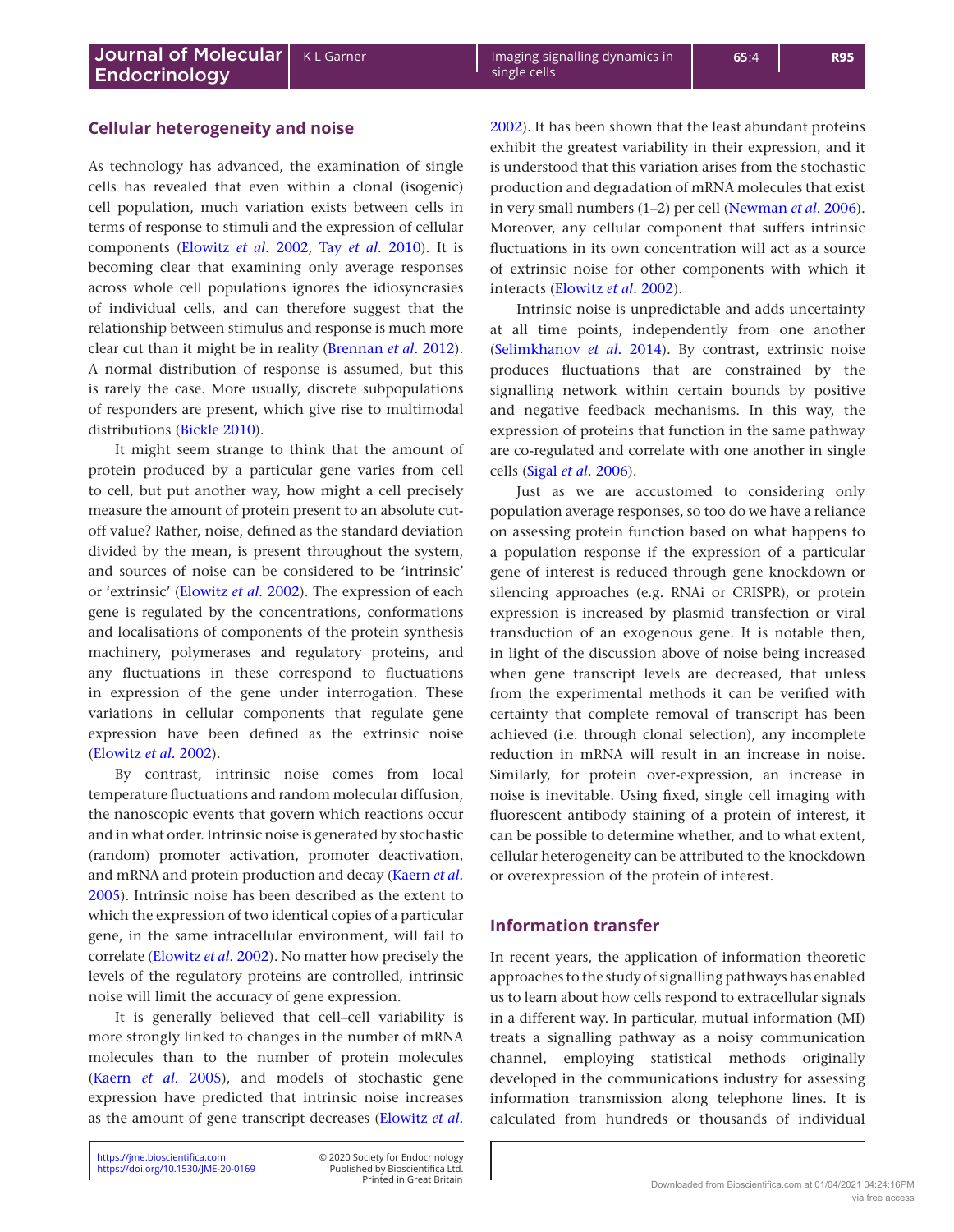cell responses that have been recorded in response to a discrete range of stimulus values. Noise can restrict the transmission of a signal through a communication channel [\(Cheong](#page-8-11) *et al.* 2011), with intrinsic and extrinsic noise having different effects [\(Selimkhanov](#page-9-6) *et al.* 2014), and together both sources limit the 'power' that a cell has to alter its gene expression (Tkačik *et al.* [2008](#page-9-8)*a*). MI takes account of this noise to measure the quality of the inference (or 'prediction') of the signal from the response ([Garner](#page-8-12) *et al.* 2016), and is defined as the uncertainty about the environment that is removed by signalling ([Brennan](#page-8-9) *et al.* 2012). Information transmission depends on both the probability distribution of the input and the conditional probability distribution of the output for each possible input [\(Sarkar](#page-9-9) *et al.* 2020).

Signalling pathways are inherently very complex, with the transmission of signal at each step in a pathway requiring any number of protein-protein interactions, conformational changes, enzymatic reactions, degradation events; in many cases we may not have a complete understanding of all of the components involved. MI offers us an alternate approach ([Brennan](#page-8-9)  *et al.* [2012\)](#page-8-9), considering a pathway or network to be a black box communication channel (Rhee *et al.* [2012\)](#page-9-10), with only inputs and outputs (Tkačik *et al.* [2008](#page-9-8)*a*) (Fig. 2). Since calculation of MI requires response data from many hundreds or thousands of single cells, it follows that the method by which the response is measured in those cells must be taken into consideration, with any variability contributed by the experimental set-up minimised. High content imaging lends itself particularly well to the quantification of MI ([Voliotis](#page-9-11) *et al.* 2014, [Garner](#page-8-12) *et al.* [2016](#page-8-12), [2017](#page-8-5)), making it possible to standardise image acquisition and analysis of an inordinate number of fixed or live cells, limited only by computing power and storage space.

The application of MI to a biological system was first carried out in a study of transcriptional regulation in *Drosophila* (Tkačik *et al.* [2008](#page-9-8)*a*,*b*), and later it was applied to signalling by the proinflammatory cytokine, tumor necrosis factor (TNF) ([Cheong](#page-8-11) *et al.* 2011). One particular advantage of the calculation of MI is that it enables the comparison of multiple signalling pathways using the same metric (bits) [\(Sarkar](#page-9-9) *et al.* 2020). The number of bits as available input is logarithm to the base 2, such that eight distinct concentrations of hormone or cytokine gives a 3 bit input  $(2^3=8)$ , but when Cheong and colleagues monitored the response of many individual cells to various concentrations of TNF through nuclear accumulation of either NF-κB (RELA) or ATF-2 transcription factors,

Printed in Great Britain Published by Bioscientifica Ltd.



#### **Figure 2**

Information transfer along noisy communication pathways. MI can be used to assess how well an input distribution (range of stimulus values, doses of hormone, drugs) can be predicted from the range of output response obtained alone. Population average measures (strong black line, sigmoid curve) tend to obscure the inherent cell–cell variability in responses that exist within a population of cells, and due to this variation it can be difficult to accurately predict the stimulus range from the response (there is more uncertainty due to overlapping responses at a range of inputs). *Inset*: MI disregards signalling pathway components, but instead considers the pathway to be a black box. MI is measured in bits; eight concentrations of hormone or drug gives a 3 bit input. However, most studies yield an MI of ~1 bit (or less), indicating that each cell is only able to distinguish between two states of its environment (e.g. two concentrations of input). Some studies reveal an MI of 1–2 bits, however, indicating that two to four states of the environment might be distinguished between (dashed lines).

despite a 3 bit input, the calculated MI was only ~0.9 bits through each pathway. Sensing of both pathways simultaneously increased information transfer marginally to ~1 bit ([Cheong](#page-8-11) *et al.* 2011), and indeed similar values of ~1 bit have been found for other signalling pathways, for growth factors, nerve growth factor (NGF) and pituitary adenylate cyclase-activating peptide (PACAP) (Uda *[et al.](#page-9-12)* [2013](#page-9-12)), EGF ([Voliotis](#page-9-11) *et al.* 2014), and in gonadotropinreleasing hormone (GnRH) signalling [\(Garner](#page-8-12) *et al.* 2016, [2017](#page-8-5)).

An MI of ~1 bit has been interpreted as an individual cell is only able to unambiguously distinguish between two states of its environment  $(2<sup>1</sup>=2)$ . Simply put, each new piece of information the cells receive enables them to distinguish between two different states, although how a cell responds to a signal will depend also on its prior understanding of its environment [\(Voliotis](#page-9-11) *et al.* 2014). MI is unable to define which are the two states that can be distinguished between, or to what degree [\(Jetka](#page-8-13) *et al.* [2019](#page-8-13)), however, but the more times the signal is sent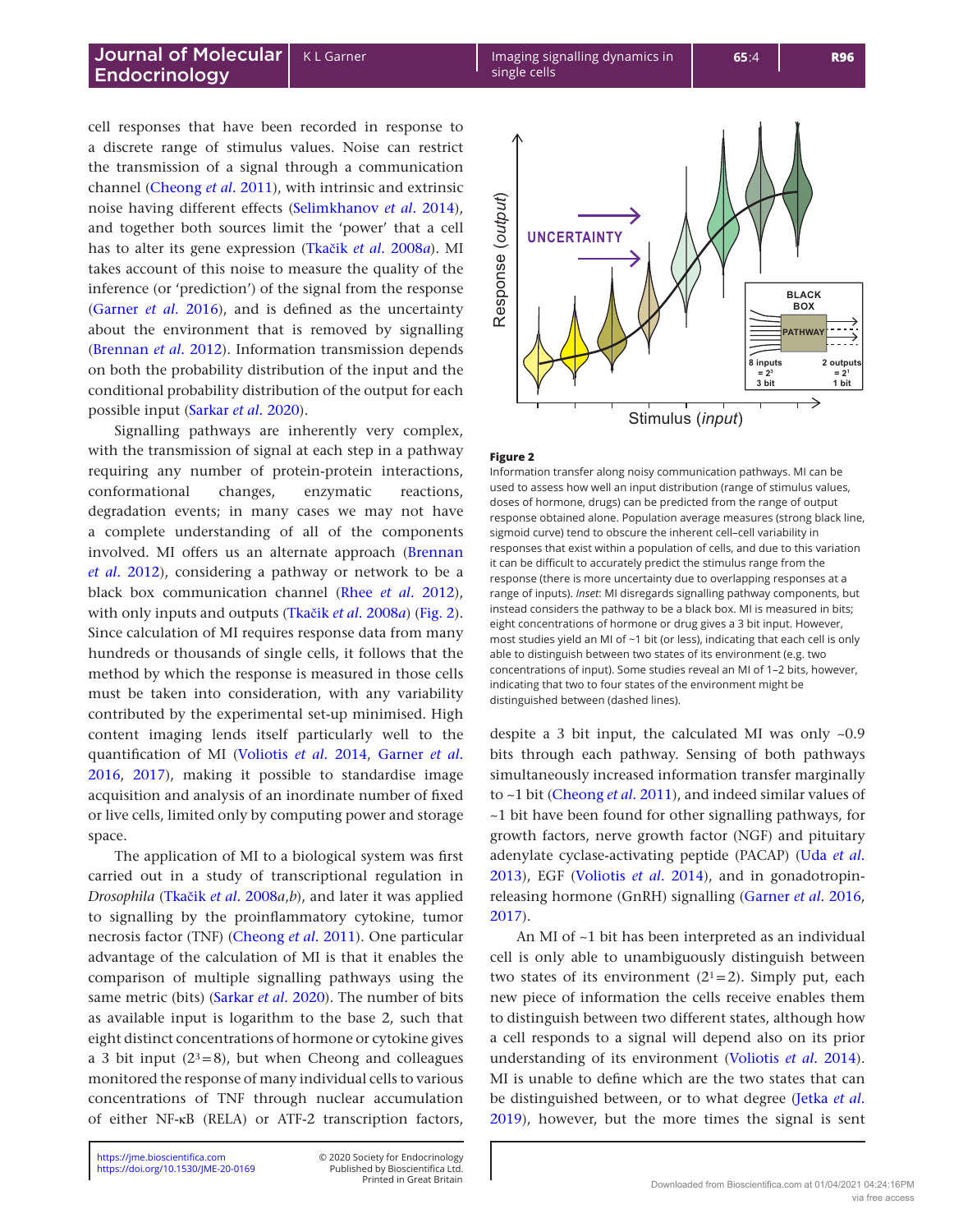along a channel, the more sure the receiver can be about the nature of the input signal distribution [\(Voliotis](#page-9-11) *et al.* [2014](#page-9-11)). Despite this, an MI of 1 bit has led some researchers to consider a signalling pathway as producing a binary or switch-like response [\(Zhang](#page-9-13) *et al.* 2017), yet signalling pathways are dynamic in nature, and this interpretation conflicts with several studies that demonstrate a doseresponse relationship between input and output to the TNF pathway (Tay *et al.* [2010,](#page-9-0) Lee *et al.* [2014,](#page-9-14) [DeFelice](#page-8-14)  *et al.* [2019](#page-8-14)).

Perhaps more conclusive or informative have been studies of how information transfer can be shaped and refined. As discussed previously, noise can restrict information flow through a channel, and in support of this Cheong and colleagues found that if they reduced their sample size to small fields of 14 neighbouring cells (likely recently derived from the same ancestor, and therefore phenotypically similar), the range of cell–cell variability was reduced, and MI increased to 1.8 bit, indicating that under these conditions the system could distinguish between two and four individual states [\(Cheong](#page-8-11) *et al.* [2011](#page-8-11)). Indeed, reducing the cell population in this way might be more reflective of sensing by an individual cell than assessing MI over larger cell numbers, since it is a single cell that has to sense its environment and make appropriate decisions. Selimkhanov and colleagues also demonstrated that reducing the noise made information transfer through a signalling pathway more efficient. This group monitored single live-cell signalling over time through mitogen-activated protein kinase 1 (MAPK1, ERK), calcium (Ca2+), and nuclear factor kappa-B (NF-κB, RELA) and found that dynamic responses contain more information than static responses ([Selimkhanov](#page-9-6) *et al.* [2014](#page-9-6)).

MI is a statistical measure of the amount of information transmitted along a channel, and the closely related metric, Channel Capacity (CC), gives a measure of the maximum number of stimuli a cell can distinguish [\(Rhee](#page-9-10)  *et al.* [2012](#page-9-10)). Zhang and colleagues looked again at TNF signalling, this time in a panel of human cancer cell lines, and found that by excluding the subpopulation of nonresponding cells, a CC value of >1.7 bits could be obtained, indicating that cells did have the capacity to distinguish between two or four states of their environment, and the researchers inferred that these cells are indeed capable of more than switch-like, or on-or-off-type responses [\(Zhang](#page-9-13)  *et al.* [2017](#page-9-13)).

Negative feedback serves to attenuate or curb signalling – thereby fine-tuning or clarifying the signal – and this can be demonstrated elegantly at the single cell

Printed in Great Britain Published by Bioscientifica Ltd. level using MI. Cheong and colleagues found that A20 mediated negative feedback increased MI (although it remained ~1 bit) ([Cheong](#page-8-11) *et al.* 2011). This observation was subsequently expanded upon in studies looking at different types of information transfer, with wet-lab experiments supported and enhanced by mathematical modelling. Voliotis and colleagues examined the effects of basal (leaky) network activity and cell-to-cell variability on information transfer in EGF signalling and found that in the presence of basal activity, ERK-mediated negative feedback (through phosphorylation of Raf-1 or SOS Ras/Rac guanine nucleotide exchange factor 1) increased MI by preventing the loss of dose–response and reducing the sensitivity to variation in substrate expression levels ([Voliotis](#page-9-11) *et al.* 2014).

GnRH is central in the control of reproduction, promoting the synthesis and secretion of luteinising hormone (LH) and follicle-stimulating hormone (FSH) from gonadotropes in the anterior pituitary gland; like EGF, GnRH signals through ERK (but which it does so via phospholipase C-mediated activation of protein kinase C). We manipulated ERK-mediated negative feedback in this system to determine its effect on MI, denoting it 'fast' ERK-mediated negative feedback (5–15 min), and compared this with 'slow' negative feedback (beyond 40 min) via ERK-mediated upregulation of dualspecificity phosphatases (DUSPs), which requires time for transcription and translation ([Garner](#page-8-12) *et al.* 2016).

To examine the effect of fast ERK-mediated negative feedback on information transfer through the GnRH pathway, we first knocked-down endogenous ERKs and expressed either 'wild-type' (WT) ERK2-GFP or catalytically inactive K52R ERK2-GFP using adenoviruses. Basal dualphosphorylated (pp)ERK was increased when K52R ERK2- GFP was expressed, revealing the constitutive activation that is normally tempered by negative feedback. Notably, MI was decreased in the cells expressing K52R ERK2- GFP relative to WT ERK2-GFP, demonstrating that ERK catalytic activity (and therefore ERK-mediated negative feedback) improves GnRH sensing ([Garner](#page-8-12) *et al.* 2016).

Likewise, we found that increasing slow negative feedback was also detrimental to GnRH sensing. To do this we used an ERK-responsive Egr1 promoter to express WT DUSP5, a nuclear phosphatase specific for ERK, or R53A/R54A DUSP5, a mutant unable to interact with and therefore unable to inhibit ERK. Expression of WT DUSP5 reduced ppERK, a suppression that was not seen for R53A/R54A DUSP5, and MI was also lower for the cells expressing WT DUSP5. Using stochastic modelling, we found that for both slow and fast negative feedback,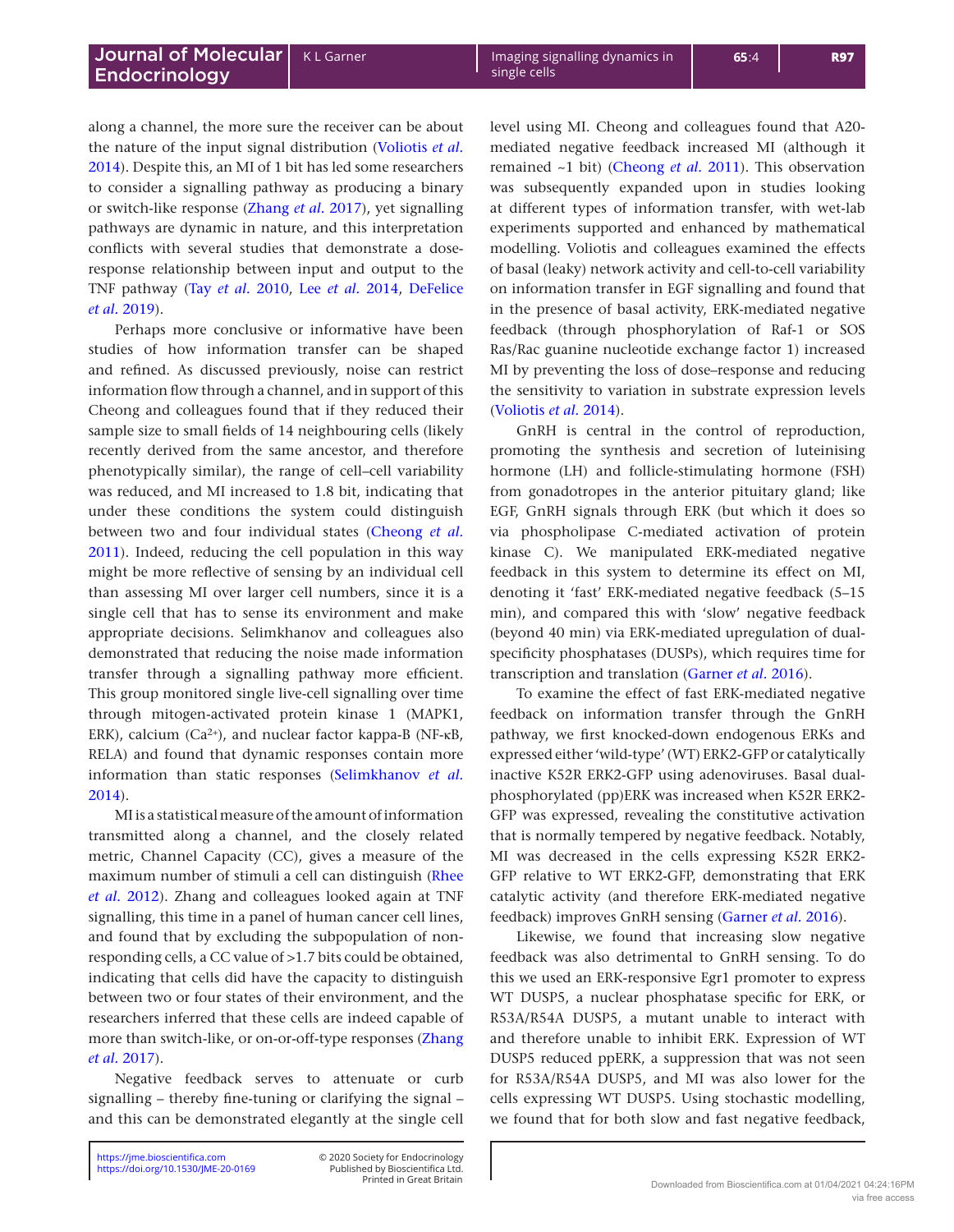MI is maximal at intermediate levels of negative feedback ([Garner](#page-8-12) *et al.* 2016).

A key feature of the GnRH system is that GnRH is a pulsatile hormone, with the maximal amounts of LH or FSH secreted at specific, sub-maximal pulse frequencies, so in our next study, we investigated whether more information could be gained by sensing during and after a second pulse ([Garner](#page-8-5) *et al.* 2017). We developed a hybrid deterministic/stochastic mathematical model alongside our wet-lab experiments in which we were able to ask what effect cell–cell variability has on the ability of the system to sense GnRH through more than one pulse, and indeed this made it possible to deduce the state of variability present in our wet-lab system.

Introducing stochasticity into the concentrations of two effectors, the GnRH receptor (GnRHR) and calmodulin, we found that when the effector levels were rapidly fluctuating, additional information could be gained by sensing two pulses, but when the levels of effectors were largely unchanging (despite considerable cell–cell variability), the responses in the second pulse largely reflected those in the first, indicating that no additional information could be gained by sensing the second pulse. To determine how this model related to the situation in HeLa cells, we transduced cells with adenovirus to express GnRHR and NFAT-EFP and used live cell high content imaging to generate single cell traces of signalling from GnRH to NFAT. We found that our experiments closely paralleled a situation in which the levels of effectors were relatively stable, and little additional information could be gained through sensing a second GnRH pulse ([Garner](#page-8-5)  *et al.* [2017](#page-8-5)).

An important point to take away from studies of information transfer goes against our traditional understanding of signalling pathways. We learn that a signalling pathway amplifies a signal, as each receptor activates multiple effectors, and this is increased at each step of the pathway. But indeed, information theory tells us instead that information cannot be created, only lost due to noisy processing (Tkačik *et al.* [2008](#page-9-8)*a*). Any increase in signal amplitude from one tier to the next in the cascade must be coupled to an increase in cell–cell variation ([Voliotis](#page-9-15) *et al.* 2018), so the question becomes, how do cells mitigate this loss of information ([Garner](#page-8-12)  *et al.* [2016](#page-8-12))?

## **Significance**

Variation between cells can be crucial during differentiation and development for the establishment of

<https://doi.org/10.1530/JME-20-0169> <https://jme.bioscientifica.com> © 2020 Society for Endocrinology

Printed in Great Britain Published by Bioscientifica Ltd. initial asymmetries that are reinforced to determine cell fates [\(Elowitz](#page-8-1) *et al.* 2002), but cellular heterogeneity is also essential to enable cell populations to adapt to changes in

single cells

their environment [\(Kaern](#page-8-10) *et al.* 2005). We can sense this in our cell cultures when cell lines are put under stresses of irregular feeding and splitting schedules or a change in media or even a failing incubator.

If cells in a clonal cell population show distinct cell–cell variability, it is reasonable also to assume that cells in tissues in vivo show the same variability, likely more pronounced. And since cells in a clonal cell population exhibit variability in their response to hormones, cytokines, growth factors, and drugs that we administer in vitro, it follows too that cells in our body, perhaps in diseased tissues, will have a varied response to drug treatments.

In cancer, signalling pathways that wouldn't usually be used are upregulated, making cancer cells different from normal body cells, and it is these differences, through differences in gene expression, that enables cancer to undergo uncontrolled proliferation and evade the immune response. These aberrant pathways are often targeted in cancer therapy (often known as targeted therapy), yet many patients eventually develop resistance to these drugs. It is now known that tumour cell heterogeneity can play a key role in this; by killing the drug-sensitive cancer cells (termed 'fractional killing' ([Berenbaum 1972,](#page-8-15) [Spencer](#page-9-16) *et al.* 2009)), this can enable the unchecked proliferation of drug-insensitive cells, which eventually dominate the tumour (Kim *et al.* [2018](#page-8-16)).

In light of this, Cohen and colleagues used time lapse automated fluorescence microscopy to track how ~1000 proteins in individual human H1299 lung carcinoma cells responded to camptothecin, a drug used in the treatment of cancer that targets topoisomerase-1 to cause cell death ([Cohen](#page-8-17) *et al.* 2008). Before the drug was administered, all of the proteins assessed elicited cell–cell variability in their expression levels, only 20% of which could be attributed to variance in cell cycle stage. Cell–cell variability increased over time by ~30% on average after a day. Groups of functionally related proteins exhibited similar dynamics and protein localisation profiles, but a subset of proteins were found to be very different in their responses. At least two of these proteins showed cell–cell variations that correlated with the fate of the cells, and these findings were able to give clues about how a subpopulation of cells are able to escape the drug action.

Although the removal of a subset of cells is detrimental in the treatment of cancer, the selective removal of a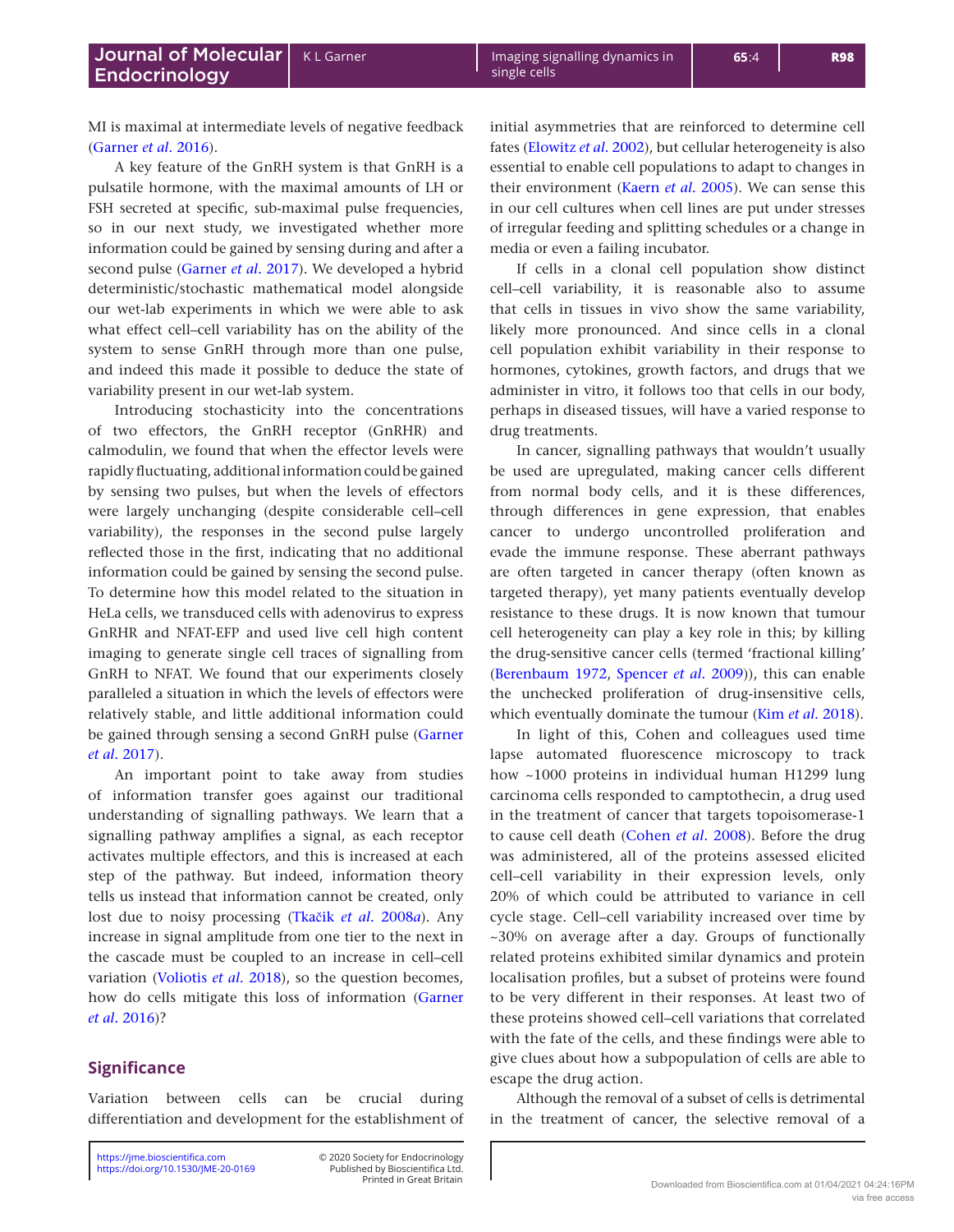fraction of cells in the treatment of age-related and chronic diseases has been shown to be beneficial (Song *et al.* [2020](#page-9-17)), and high content imaging is also being used to identify and track these cells [\(De Cecco](#page-8-18) *et al.* 2011, [Udono](#page-9-18) *et al.* 2012).

# **Conclusions**

High content imaging is a high-throughput, fluorescence microscopy method that can be fully automated to enable unbiased and standardised quantification of signalling dynamics in single cells. Along with single cell 'omics technologies, studies using high content imaging are revealing how variable individual cells are in their expression of cell components and in their response to stimuli. Single cell data can be used to quantify information transfer (mutual information, MI) through intracellular signalling pathways, taking account of the noise. Recently, Jetka and colleagues released an R package that will enable computational biologists with only limited understanding of information theory to perform MI and CC analyses on their single cell data ([Jetka](#page-8-13) *et al.* [2019](#page-8-13)). In the treatment of disease, cellular heterogeneity in cancer is key in the development of drug resistance, where targeted therapies eliminate drug-sensitive cancer cells, allowing drug-insensitive cancer cell population to expand unchecked. In contrast, the removal of a subset of cells has been shown to be beneficial in the treatment of age-related and chronic diseases.

#### **Declaration of interest**

The author declares that there is no conflict of interest that could be perceived as prejudicing the impartiality of this review.

#### **Funding**

K G is supported by a Kidney Research UK Intermediate Fellowship (PDF\_007\_20161125) and is a previous recipient of a Society for Endocrinology Early Career Grant.

## **References**

- <span id="page-8-6"></span>Armstrong SP, Caunt CJ, Fowkes RC, Tsaneva-Atanasova K & McArdle CA 2009 Pulsatile and sustained gonadotropin-releasing hormone (GnRH) receptor signaling: does the Ca<sup>2+</sup>/NFAT signaling pathway decode GnRH pulse frequency? *Journal of Biological Chemistry* **284** 35746–35757. [\(https://doi.org/10.1074/jbc.](https://doi.org/10.1074/jbc.M109.063917) [M109.063917\)](https://doi.org/10.1074/jbc.M109.063917)
- <span id="page-8-15"></span>Berenbaum MC 1972 In vivo determination of the fractional kill of human tumor cells by chemotherapeutic agents. *Cancer Chemotherapy Reports* **56** 563–571.

<span id="page-8-3"></span>Bickle M 2010 The beautiful cell: high-content screening in drug discovery. *Analytical and Bioanalytical Chemistry* **398** 219–226. [\(https://doi.org/10.1007/s00216-010-3788-3\)](https://doi.org/10.1007/s00216-010-3788-3)

Printed in Great Britain Published by Bioscientifica Ltd. <span id="page-8-9"></span>Brennan MD, Cheong R & Levchenko A 2012 Systems biology. How information theory handles cell signaling and uncertainty. *Science* **338** 334–335. [\(https://doi.org/10.1126/](https://doi.org/10.1126/science.1227946) [science.1227946\)](https://doi.org/10.1126/science.1227946)

- <span id="page-8-11"></span>Cheong R, Rhee A, Wang CJ, Nemenman I & Levchenko A 2011 Information transduction capacity of noisy biochemical signaling networks. *Science* **334** 354–358. [\(https://doi.org/10.1126/](https://doi.org/10.1126/science.1204553) [science.1204553\)](https://doi.org/10.1126/science.1204553)
- <span id="page-8-0"></span>Chessel A & Carazo Salas RE 2019 From observing to predicting singlecell structure and function with high-throughput/high-content microscopy. *Essays in Biochemistry* **63** 197–208. [\(https://doi.](https://doi.org/10.1042/EBC20180044) [org/10.1042/EBC20180044\)](https://doi.org/10.1042/EBC20180044)
- <span id="page-8-17"></span>Cohen AA, Geva-Zatorsky N, Eden E, Frenkel-Morgenstern M, Issaeva I, Sigal A, Milo R, Cohen-Saidon C, Liron Y, Kam Z, *et al*. 2008 Dynamic proteomics of individual cancer cells in response to a drug. *Science* **322** 1511–1516. [\(https://doi.org/10.1126/](https://doi.org/10.1126/science.1160165) [science.1160165\)](https://doi.org/10.1126/science.1160165)
- <span id="page-8-18"></span>De Cecco M, Jeyapalan J, Zhao X, Tamamori-Adachi M & Sedivy JM 2011 Nuclear protein accumulation in cellular senescence and organismal aging revealed with a novel single-cell resolution fluorescence microscopy assay. *Aging* **3** 955–967. [\(https://doi.](https://doi.org/10.18632/aging.100372) [org/10.18632/aging.100372\)](https://doi.org/10.18632/aging.100372)
- <span id="page-8-14"></span>DeFelice MM, Clark HR, Hughey JJ, Maayan I, Kudo T, Gutschow MV, Covert MW & Regot S 2019 NF-κB signaling dynamics is controlled by a dose-sensing autoregulatory loop. *Science Signaling* **12** eaau3568. [\(https://doi.org/10.1126/scisignal.aau3568\)](https://doi.org/10.1126/scisignal.aau3568)
- <span id="page-8-7"></span>Eliceiri KW, Berthold MR, Goldberg IG, Ibáñez L, Manjunath BS, Martone ME, Murphy RF, Peng H, Plant AL, Roysam B, *et al*. 2012 Biological imaging software tools. *Nature Methods* **9** 697–710. [\(https://doi.org/10.1038/nmeth.2084\)](https://doi.org/10.1038/nmeth.2084)
- <span id="page-8-1"></span>Elowitz MB, Levine AJ, Siggia ED & Swain PS 2002 Stochastic gene expression in a single cell. *Science* **297** 1183–1186. [\(https://doi.](https://doi.org/10.1126/science.1070919) [org/10.1126/science.1070919\)](https://doi.org/10.1126/science.1070919)
- <span id="page-8-12"></span>Garner KL, Perrett RM, Voliotis M, Bowsher C, Pope GR, Pham T, Caunt CJ, Tsaneva-Atanasova K & McArdle CA 2016 Information transfer in gonadotropin-releasing hormone (GnRH) signaling: extracellular signal-regulated kinase (ERK)-mediated feedback loops control hormone sensing. *Journal of Biological Chemistry* **291** 2246–2259. [\(https://doi.org/10.1074/jbc.M115.686964\)](https://doi.org/10.1074/jbc.M115.686964)
- <span id="page-8-5"></span>Garner KL, Voliotis M, Alobaid H, Perrett RM, Pham T, Tsaneva-Atanasova K & McArdle CA 2017 Information transfer via gonadotropin-releasing hormone receptors to ERK and NFAT: sensing GnRH and sensing dynamics. *Journal of the Endocrine Society* **1** 260–277. [\(https://doi.org/10.1210/js.2016-1096\)](https://doi.org/10.1210/js.2016-1096)
- <span id="page-8-4"></span>Garner KL, Betin VMS, Pinto V, Graham M, Abgueguen E, Barnes M, Bedford DC, McArdle CA & Coward RJM 2018 Enhanced insulin receptor, but not PI3K, signalling protects podocytes from ER stress. *Scientific Reports* **8** 3902. [\(https://doi.org/10.1038/s41598-018-](https://doi.org/10.1038/s41598-018-22233-9) [22233-9\)](https://doi.org/10.1038/s41598-018-22233-9)
- <span id="page-8-2"></span>Giuliano KA & Taylor DL 1998 Fluorescent-protein biosensors: new tools for drug discovery. *Trends in Biotechnology* **16** 135–140. [\(https://doi.](https://doi.org/10.1016/S0167-7799(97)01166-9) [org/10.1016/S0167-7799\(97\)01166-9\)](https://doi.org/10.1016/S0167-7799(97)01166-9)
- <span id="page-8-8"></span>Handly LN, Yao J & Wollman R 2016 Signal transduction at the singlecell level: approaches to study the dynamic nature of signaling networks. *Journal of Molecular Biology* **428** 3669–3682. [\(https://doi.](https://doi.org/10.1016/j.jmb.2016.07.009) [org/10.1016/j.jmb.2016.07.009\)](https://doi.org/10.1016/j.jmb.2016.07.009)
- <span id="page-8-13"></span>Jetka T, Nienałtowski K, Winarski T, Błoński S & Komorowski M 2019 Information-theoretic analysis of multivariate single-cell signaling responses. *PLoS Computational Biology* **15** e1007132. [\(https://doi.](https://doi.org/10.1371/journal.pcbi.1007132) [org/10.1371/journal.pcbi.1007132\)](https://doi.org/10.1371/journal.pcbi.1007132)
- <span id="page-8-10"></span>Kaern M, Elston TC, Blake WJ & Collins JJ 2005 Stochasticity in gene expression: from theories to phenotypes. *Nature Reviews Genetics* **6** 451–464. [\(https://doi.org/10.1038/nrg1615\)](https://doi.org/10.1038/nrg1615)
- <span id="page-8-16"></span>Kim E, Kim J-Y, Smith MA, Haura EB & Anderson ARA 2018 Cell signaling heterogeneity is modulated by both cell-intrinsic and -extrinsic mechanisms: an integrated approach to understanding